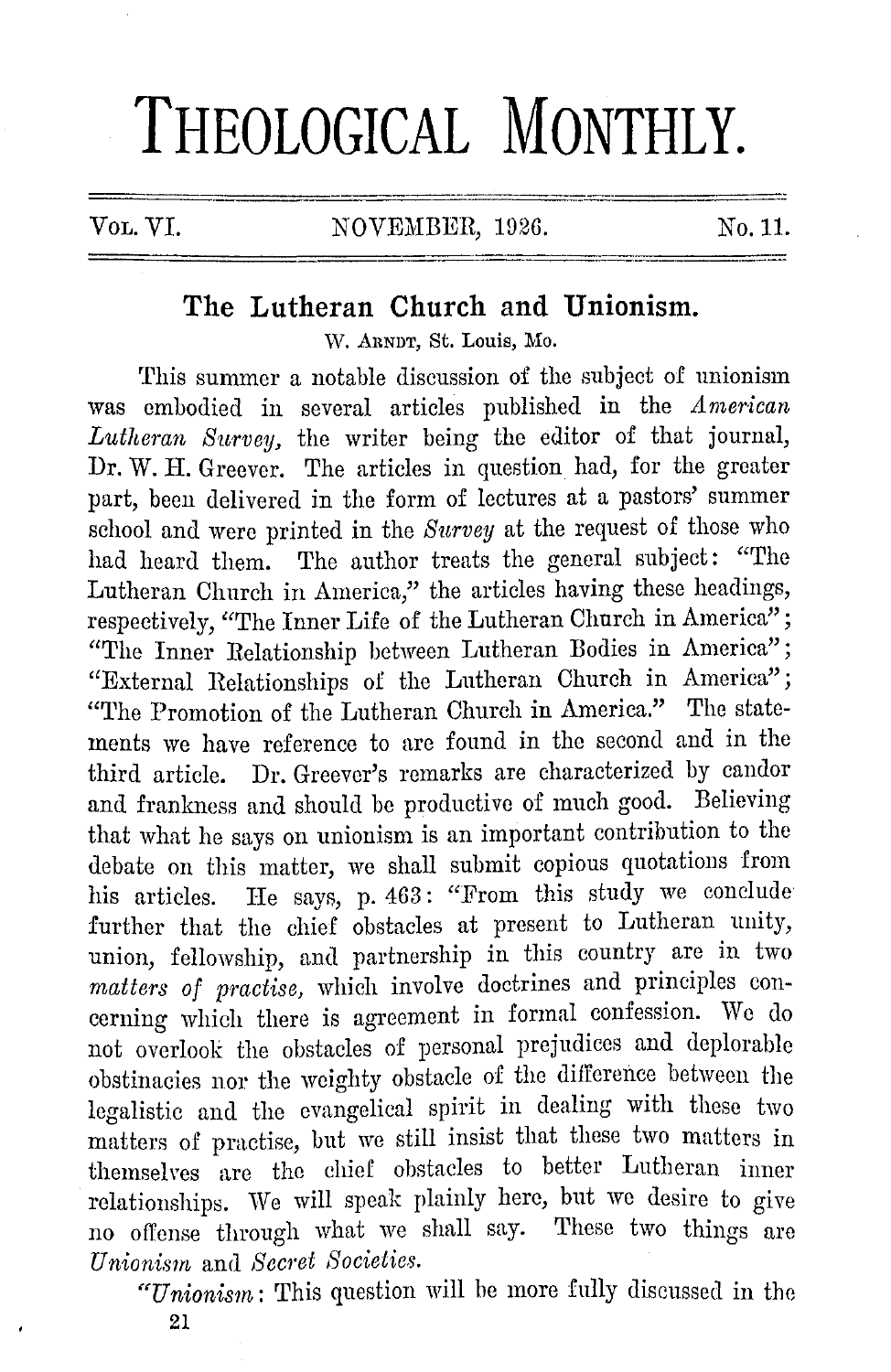### **BOOK REVIEW.**

Synodalhericht der 33. regelmaessigen Versammlung der Ev.-Luth. Synode von Missouri, Ohio und andern Staaten, vcrsammelt im ,fohre 1926, vom 9. bis zum 18. Juni, zu St. Louis, Mo. \$1.25. ( Concordia Publishing House, St. Louis, Mo.)

Thanks to the unselfish industry of the secretaries, who are busy men apart from preparing for print the minutes of a large and long convention, the official report of the recent Delegate Synod of our church-body has now appeared, only a few months after the close of the large, historical gathering. It is a book of 344 pages, giving information on all the various phases of Synod's activities, and should be especially valuable these days when concerted efforts are being made to wipe out our synodical debts. After reviewing, with the aid of this report, the great work our body is doing here and abroad, one cannot but feel that the three words affixed at *bhe* close are eminently appropriate - *Soli Deo Gloria!* A.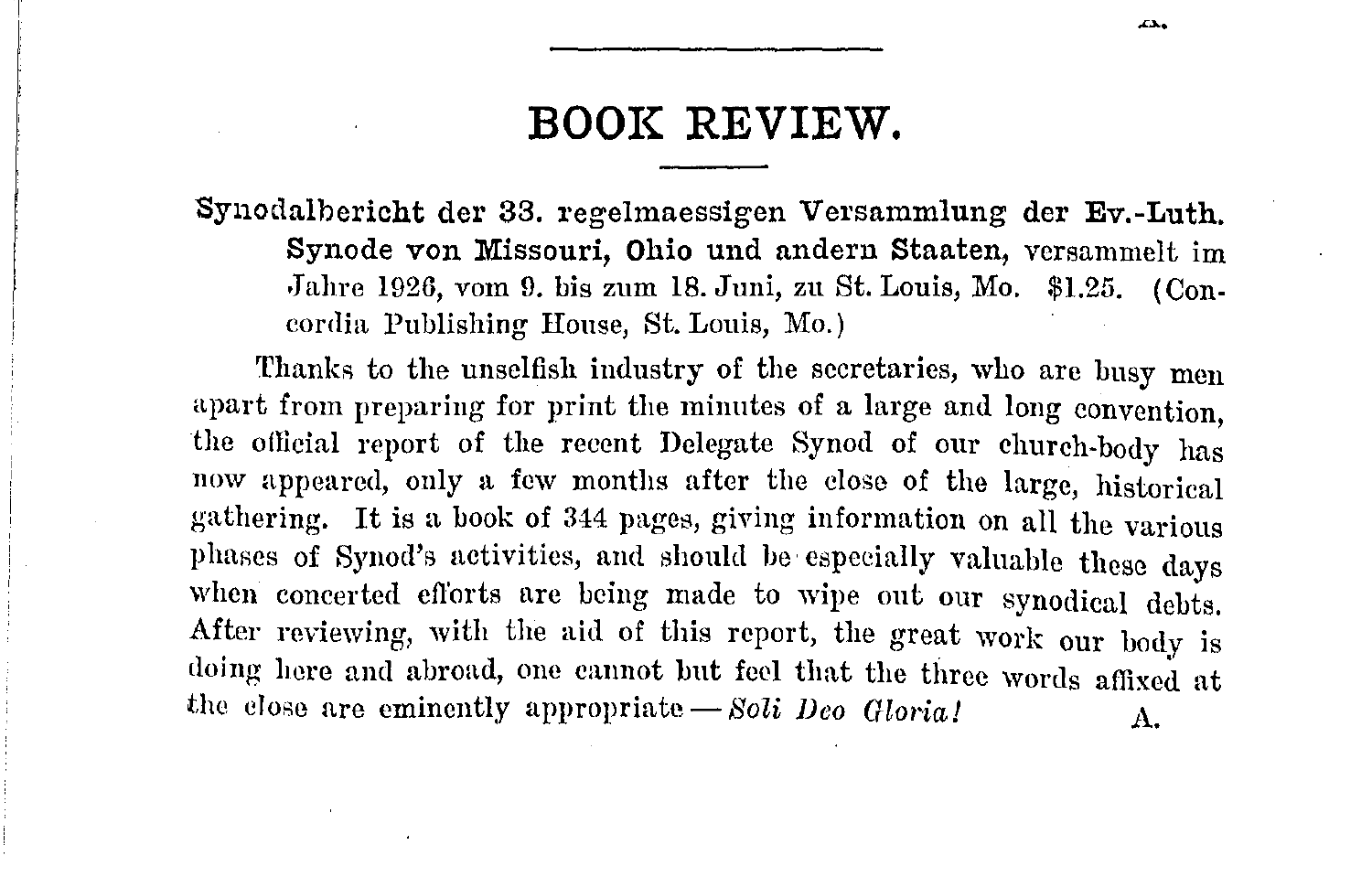Does the Bible Contradict Itself? By Prof. W. Arndt. V and 142 pages,  $5 \times 7\frac{1}{2}$ . \$1.00. (Concordia Publishing House, St. Louis, Mo.)

There are those who try to find fault with the Bible, and faultfinding requires neither great learning nor special skill; any one can do it. There are those, however, who when reading their Bible, find There are those, however, who, when reading their Bible, find that there *appear to be* some discrepancies which the average reader cannot always readily harmonize. To both classes of people Professor Arndt has rendered a valuable service by showing that the Bible does not contradict itself, but that all *seeming* discrepancies can be harmonized or satisfactorily explained. In an introductory chapter, Professor Arndt points out the principles which must be kept in mind when passing judgment upon the so-called discrepancies of the Bible. One of these is the spirit of fairness. The enemies of the Bible, and sometimes its friends, do not approach the Bible with even the same degree of fairness which they apply when judging other writings. Our Christian people will do well to purchase and study Professor Arndt's book in order to be fortified against any attacks which are made against the Bible or to dispel any doubts which may arise in their own minds. After all, the Bible is the inspired Word of God; no one has ever proved that it is not, while the evidences that it is are overwhelmingly many. The set of the set of the set of the set of the set of the set of the set of the set of the set of the set of the set of the set of the set of the set of the set of the set of the set of the set of the set of t

The Reformation and Its Blessed Fruits. Book II: *Fruits of the Rrformation.* By *M. L. Gotsch.* Single copies, 5 cts.; dozen, 50 cts. (Concordia Publishing House, St. Louis, Mo.)

Ministers and teachers will find this pamphlet of sixteen pages a splendid aid in presenting the vast material pertaining to the history of the Reformation to their audiences and pupils in an orderly, systematic manner.

Festival Program for Reformatien Day. 5 cts.; 100, \$1.50. (Concordia Publishing House, St. Louis, Mo.)

*A.* 

This is a beautiful program, containing the complete order of service for Reformation Day. The respective hymns are given complete. The publishers say: "It is the intention that congregations order this program in qantities sufficient to supply all those who may be in atten~ dance upon the Reformation services." - Concordia Publishing House has likewise issued a card bearing *Luther's coat-of-arms in colors*. Congregations may have a text of their own choice printed on these cards. Prices will be quoted by the publishers.  $A$ .

One Hundred and Fifty Years Ago, or, *Jlow Lutherans Helped 'Win l,iberty.* By *John Wm. Richards.* 133 pages. 50 cts. (Lutheran Book Concern, Columbus 0.) Order from Concordia Publishing House, St. Louis, Mo.

Into his refreshing tale of two Lutheran immigrants the author weaves German and Lutheran heroes, whose exploits and eager enthusiasm for the cause of liberty are matters of history. It is a delightful story which the writer tells, though as the reader reviews those ancient times, so replete· with opportunities for preaching the Gospel in its purity, he regrets that these early Lutheran immigrants did not always remember the precious•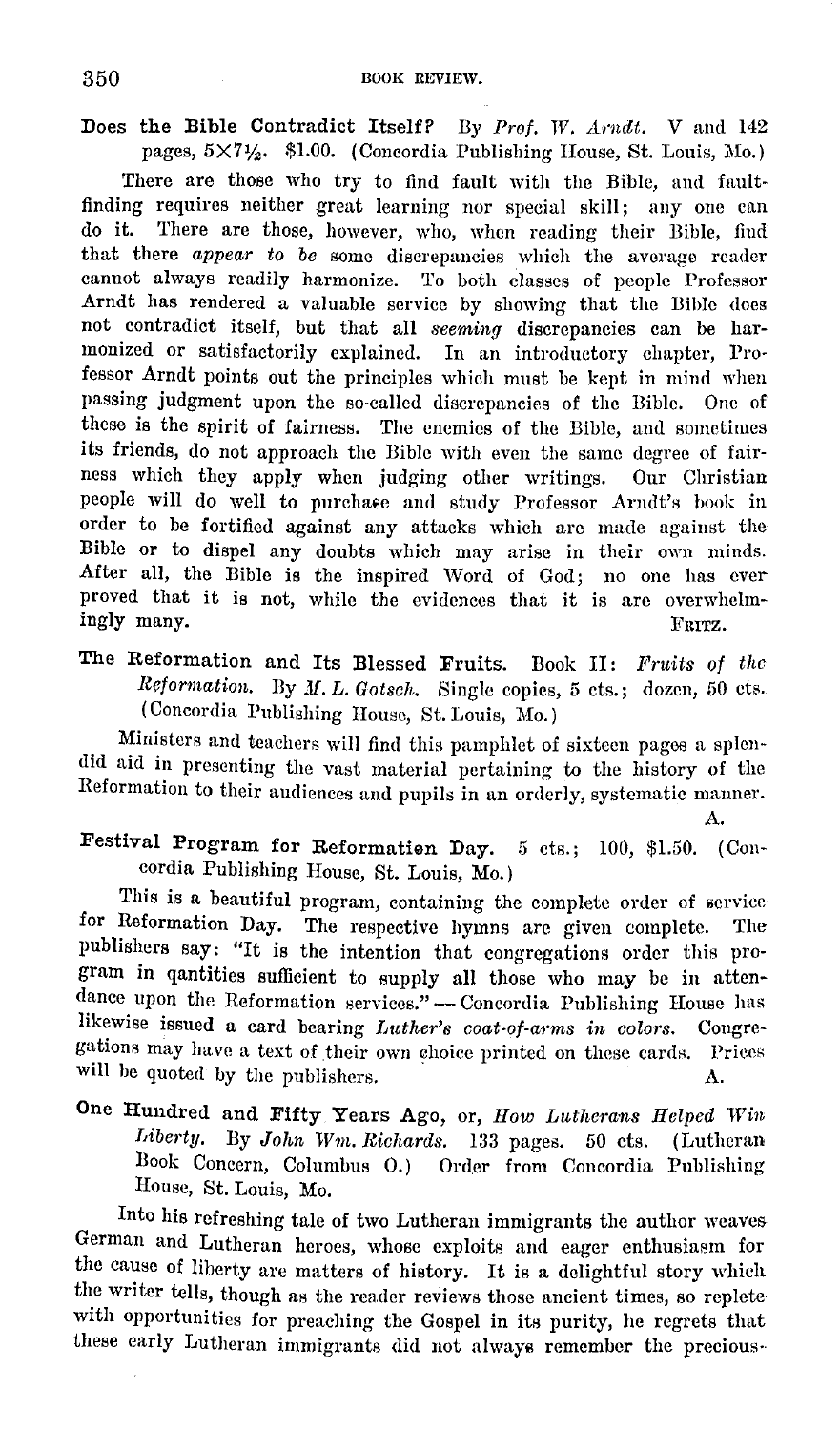ness of the heritage bequeathed to them. Old Gloria Dei-an Episcopal chapel to-day! There is tragedy in that, especially as one recalls to mind the reasons for this change. MUELLER.

Before Marriage. By *Mrs. Adolphe Hoffman.* 36 pages,  $4 \times 6\frac{3}{4}$ . 50 cts. ('l'he Vir Publishing Company, 200 N.15th St., Philadelphia, Pa.) Order from Concordia Publishing House, St. Louis, Mo.

This booklet contains some good advice how to remain pure both before and after marriage.  $\hat{F}_{\text{RITZ}}$ 

Grace and Personality. By *John Oman*. Introduction by *Nolan R. Best.* 318 pages,  $6 \times 9$ . \$2.50. (The Macmillan Company, New York.)

Mr. John Oman is a noted British author and teacher, whose books, especially *The Problem of Faith and Freedom, The Church and the Divine Order,* and *The Book of Revelation,* have been well received. In this book he treats the doctrine of grace in its manifold relations to the will of man, to repentance, faith, justification, and sanctification, and while avoiding the strict Calvinistic view, which sees in divine grace nothing else . than a display of God's sovereignty, and the even more fatal Pelagianistic error, which goes to the opposite extreme, he points out in terms which are in accordance with the liberal theology which he represents how the antinomy between God's sovereignty and man's free will may be solved. The solution, however, is philosophical only and ends in depriving the terms "grace," "sin," "reconciliation," "justification," etc., of their whole Scriptural eontent. He defines God's grace as the gracious relationship between the divine Father and the human child, but fails to accept the *satisfactio vicaria*, without which such a "gracious relationship" is impossible. Reconciliation to God is "primarily reconciliation to our lives by seeking in them only His ends." ( p. 126.) Redemption is properly "redemption from the vanity and vexation of the world" or from selfishness. ( p. 116 f.) "Faith in Christ is not primarily as He meets us either in Scripture or in doctrine, but as He meets us in life. . . . As we treat Him when we meet Him in flesh and blood in our brother, as we recognize the power of His meekness, purity, truth, holiness, amid the actual claims of pleasure and wealth and outward dignity, so is our living faith in Him." (p. 153.) A theology which interprets the vital thoughts of the Gospel in the way these quotations show is no longer Christian or Scriptural, but has utterly departed from the truth of God's Word and become the theology of the carnal heart, whose central doctrine is salvation by ethical conduct. MUELLER.

Personality and Reality. A Proof of the Real Existence of a Supreme Self in the Universe. By J. E. *Turner*, Ph. D. 190 pages,  $5\frac{1}{2} \times 7\frac{1}{2}$ . \$1.50. (The Macmillan Company, New York.)

In this book Dr. Turner, Reader in Philosophy in the University of Liverpool and a noted writer on various subjects of philosophy, attempts to demonstrate the real existence of a Supreme Being by data which modern physical science offers, his treatment being based on the analysis of the nature of mind and of matter, in the light of modern psychology